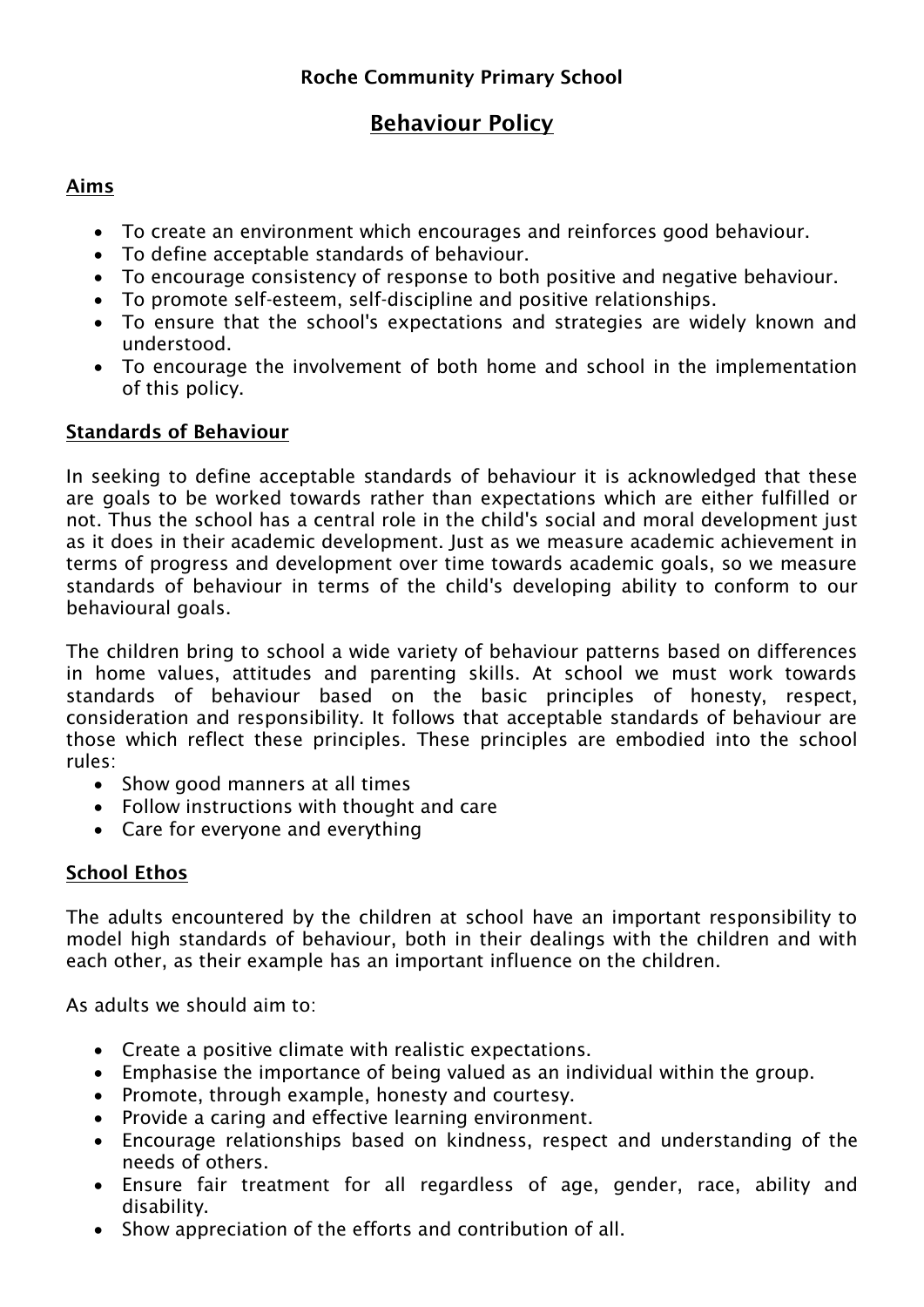### **Classroom Management**

Classroom management and teaching methods have an important influence on children's behaviour. The classroom environment gives clear messages to the children about the extent to which they and their efforts are valued. Relationships between teacher and children, strategies for encouraging good behaviour, arrangements of furniture, access to resources and classroom displays all have a bearing on the way children behave.

Classrooms should be organised to develop independence and personal initiative. Furniture should be arranged to provide an environment conducive to on-task behaviour. Materials and resources should be arranged to aid accessibility and reduce uncertainty and disruption. Displays should help develop self-esteem through demonstrating the value of every individual's contribution, and overall the classroom should provide a welcoming environment.

Teaching methods should encourage enthusiasm and active participation for all. Lessons should aim to develop the skills, knowledge and understanding which will enable the children to work and play in co-operation with others. Praise should be used to encourage good behaviour as well as good work. Criticism should be a private matter between teacher and child to avoid resentment.

#### **Rules and Procedures**

Rules and procedures should be designed to make clear to the children how they can achieve acceptable standards of behaviour.

Rules and procedures should:

- Be kept to a necessary minimum.
- Be positively stated, telling the children what to do rather than what not to do.
- Actively encourage everyone involved to take part in their development.
- Have a clear rationale, made explicit to all.
- Be consistently applied and enforced.
- Promote the idea that every member of the school has responsibilities towards the whole.

#### **Rewards**

Our emphasis is on rewards to reinforce and acknowledge good behaviour, rather than on failures. We believe that rewards have a motivational role, helping children to see that good behaviour is valued. The commonest reward is praise, informal and formal, public and private, to individuals and groups. It is earned by the maintenance of good standards as well as by particularly noteworthy achievements. This is as true for adults as for children. Rates of praise for behaviour should be as high as for work.

Rewards may also be used as a motivational strategy to encourage positive attitudes, develop self confidence and self esteem, encourage friendships and as a strategy in response to aspects of a child's special educational needs.

Within our school, we have a range of rewards:

- Class dojo points
- Golden tickets
- Certificates
- Special 'Golden time'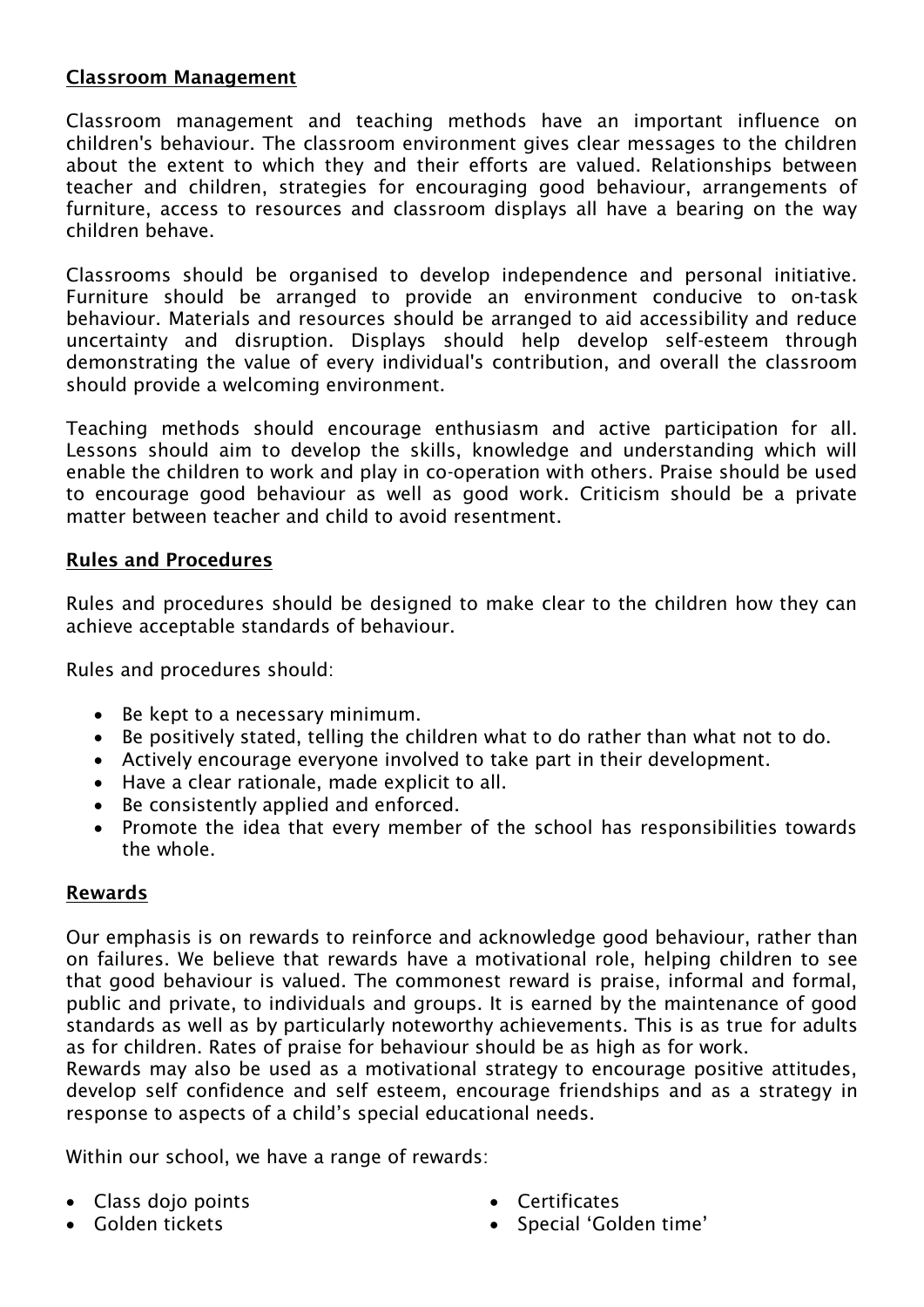- Head Teacher awards **Achievement cups Achievement cups** 
	-

## **Sanctions**

Although rewards are central to the encouragement of good behaviour, realistically there is a need for sanctions to register the disapproval of unacceptable behaviour and to protect the security and stability of the school community. In an environment where respect is central, loss of respect, or disapproval, is a powerful punishment.

The use of sanctions should be consistent across the school in response to unacceptable behaviour. However, in certain circumstances sanctions need to be tailored to the individual child and situation. Sanctions then need to be balanced against considerations such as special educational needs and other mitigating circumstances pertinent to the individual.

The use of punishment should be characterised by certain features:-

- It must be clear why the sanction is being applied.
- It must be made clear what changes in behaviour are required to avoid future punishment.
- Group punishment should be avoided as they breed resentment.
- There should be a clear distinction between minor and major offences.

Members of staff may apply a single or range of sanctions when dealing with unacceptable behaviour:

- One to one admonishment
- Removal from the group (in class)
- Withdrawal from a particular lesson or peer group
- Withdrawal of access to the school IT system (if the pupil misuses it by, for example, accessing an inappropriate website)
- Withholding participation in a school trip or sports event that is not an essential part of the curriculum
- Withdrawal of break or lunchtime privileges
- Carrying out a useful task in the school
- A requirement for a written apology
- A regular report to be given to the head teacher
- A variety of forms of detention
- A letter or phone call to a parent
- A fix term exclusion Head teacher or Deputy in his absence to authorise only
- Permanent exclusion Head teacher or Deputy in his absence to authorise only

#### **Serious or repeated misbehaviour**

At playtime serious acts such as swearing or fighting will be investigated by the removal of the child/ children from the playground to determine the cause and as a result the necessary punishment. Such incidents will be logged and brought to the attention of the class teacher, the deputy or the head teacher.

With repeated poor behaviour the class teacher will discuss the matter with parents and TA's to arrange a plan for improvement. This will include consultation with the parent/guardian to affect a joint approach to exploring and dealing with the problem. Assistance from outside agencies will be called upon if necessary. This will usually lead